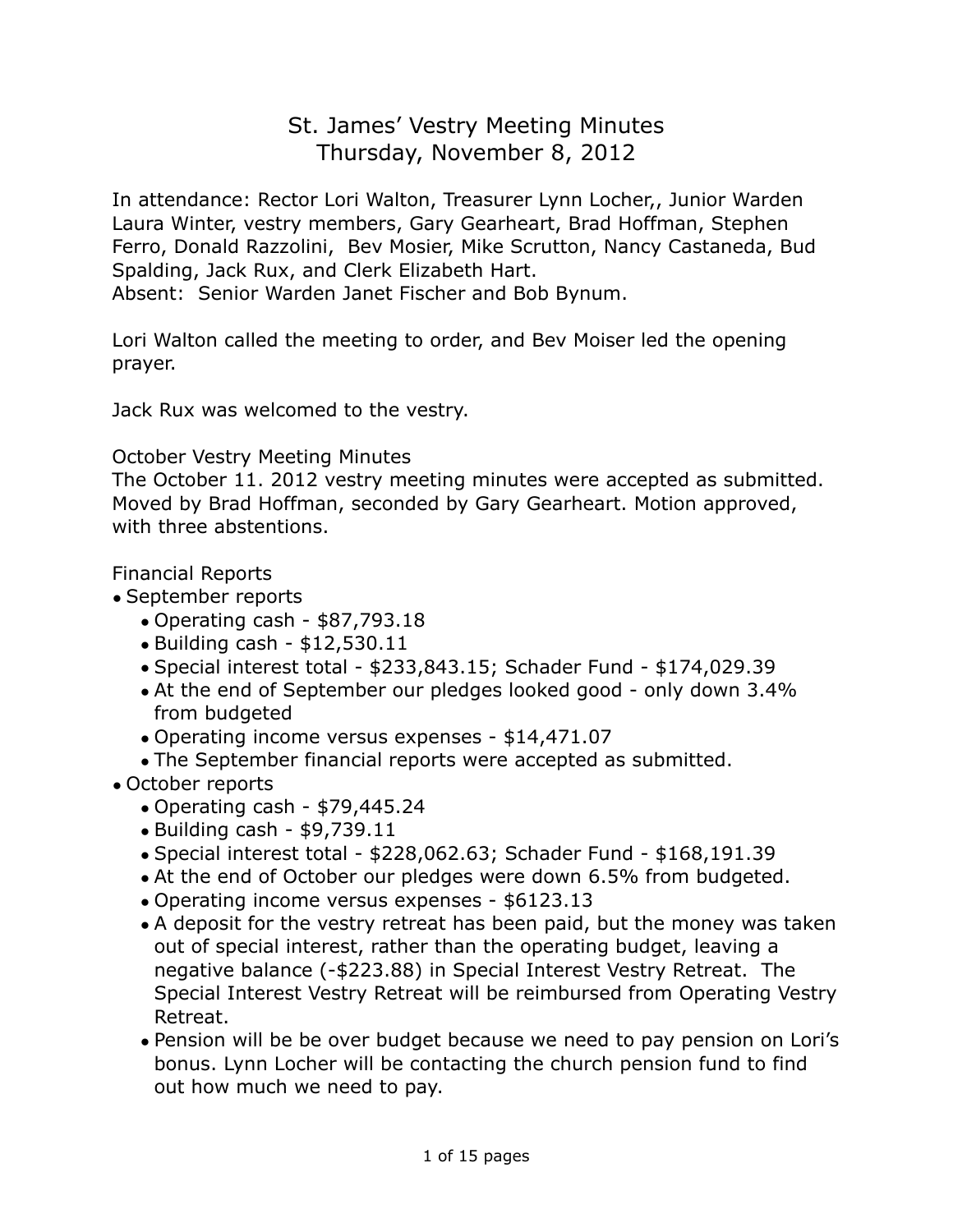- Lynn also needs to find out if we need to pay assessment on money that was transferred from special interest to operating for Lori's bonus.
- Items under IT that will put us over budget:
	- Upgraded Quickbooks \$217.46
	- We have not received a bill for the refurbished computer in the Volunteers' Office
	- Church Windows (software) needs to be updated before January 1st. Cost is \$220.00. This looks like an annual fee that may need to be budgeted as an annual expense, but Lynn will check if an update every year is really necessary.
- Property taxes have been paid earlier than they were in the past.
- Some of the small fees from the gas line repair came out of maintenance but the big charge for the new gas line came out of building.
- The October financial reports were accepted as submitted.

Calendar Updates

- November 10 8 young people will be confirmed at the Cathedral
- November 11 iConfirm service at 10:30 am; Sacred Space lat 2:00 pm, St. James' responsible for lunches
- November 17 Work party; Open House and house blessing at Lori & Ron's home
- November 18 Stewardship the Musical at 5 pm
- November 22 Thanksgiving service at 10 am in the Little Church
- November 25 Advent wreaths during Faith Formation
- December 2 Advent 1, Lessons & carols at 10:30 am; Las Posadas at 5 pm. After Las Posadas we will be clearing the church in preparation for carpet installation
- December 9 Reset the church after carpet installation
- December 23 Advent 4, decorating the church
- December 24 Christmas eve services at 4:00 pm and 10:30 pm.
- December 25 Christmas service at 10 am.
- January 13 Budget meeting during Faith Formation
- January 19 Food & fellowship dinner
- January 20 Annual meeting. One service at 10 am.
- January 21 McCutcheon concert
- January 25-27 Vestry/Deanery retreat (cost is \$170.00)

## Main Church Carpet Update

- Carpet installation is the week of December 2-10.
- Clearing of the church prior to installation we will do what we can after the 10:30 service, the rest will be moved after Las Posadas.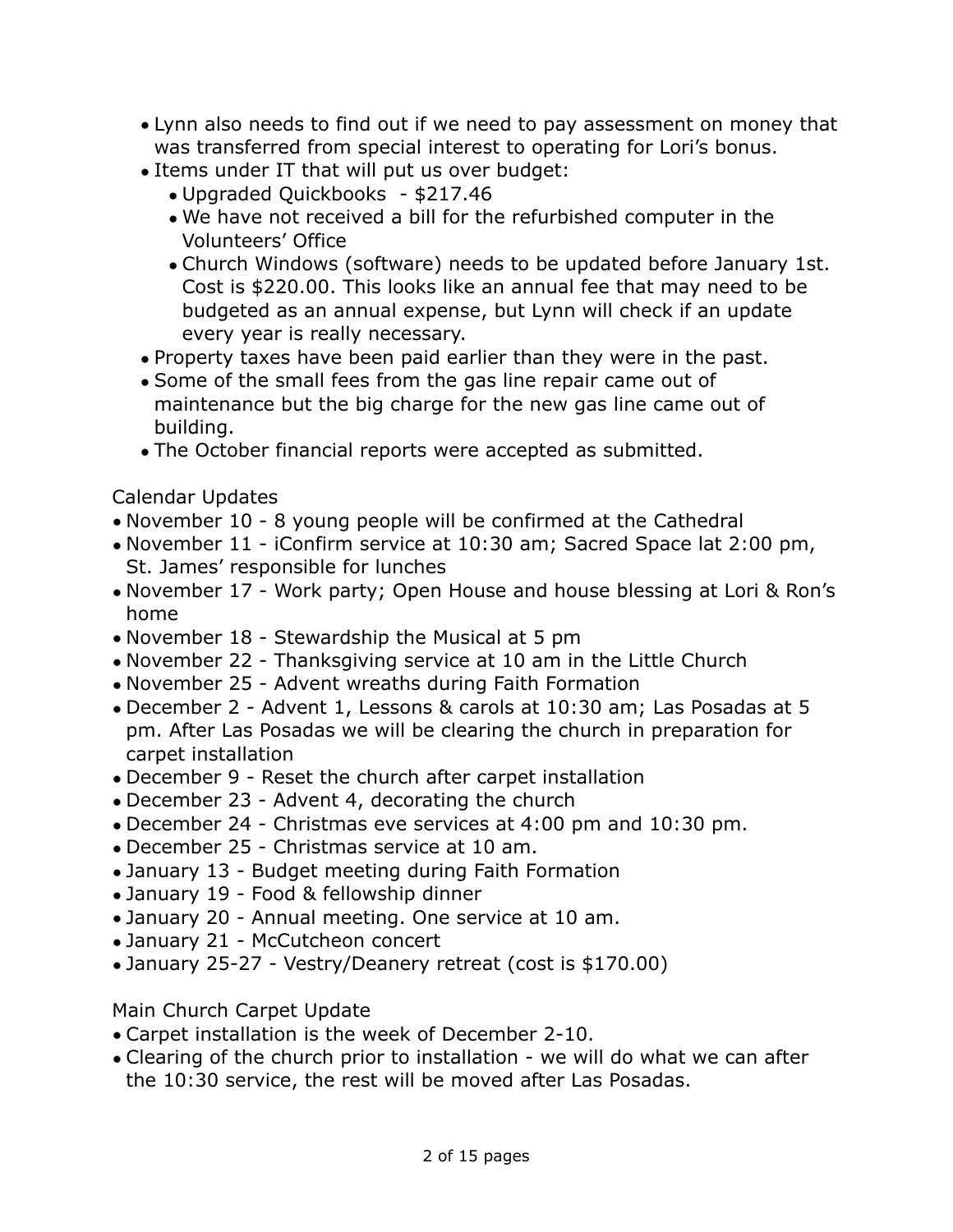Little Church Fumigation Proposal

The following communication was recently received from the Little Church restoration committee. The Committee has had pest inspections performed and has had three reports and eradication proposals submitted. The recommendation from the engineering consultants is that the pest problem should be taken care of as soon as possible. As a result, the Committee is requesting funding and approval to proceed with the eradication process.

Three inspections of the Little Church were made and the findings of the inspections were nearly identical. Two of the proposals involved traditional systems and one involved the "orange oil" type of treatment. Base Costs were :

Terminix:  $$1400$  plus  $$225$  for renewal =  $$1625$ Pacific Coast:  $$1575$ , includes 2 year warranty =  $$1575$ Hi Tech: \$1900, 10% discount = \$1710

The Committee recommends using the Pacific Coast Termite Inc. as the service provider. This recommendation is based on the use of the "orange oil" treatment (considered less hazardous), and prior experience by committee members.

Bud Spalding, Facilities Cluster

- All three companies found almost identical problems with the Little Church - all found termites and debris in the same places.
- Little Church Committee is asking the vestry to authorize \$1575.00 for the fumigation project
- The engineers have recommended that the termite problem should be taken care of first.
- Is orange oil as effective as traditional methods? One person on the committee has had a good experience with Pacific Coast Termite. Orange oil is also a less toxic treatment.
- Motion was made to approve up to \$1600.00 to pay Pacific Coast Termite to do the termite eradication in the Little Church. Moved by Brad Hoffman, seconded by Bev Mosier. Motion approved.
- Money is to come out of operating, maintenance and repair.

## Mutual Ministry Review

- It has been over one year since our first mutual ministry review
- A mutual ministry review is a process that the vestry and rector go through to talk about how did the last year go, are expectations being met on both sides etc. It is somewhat like a performance review but it is more about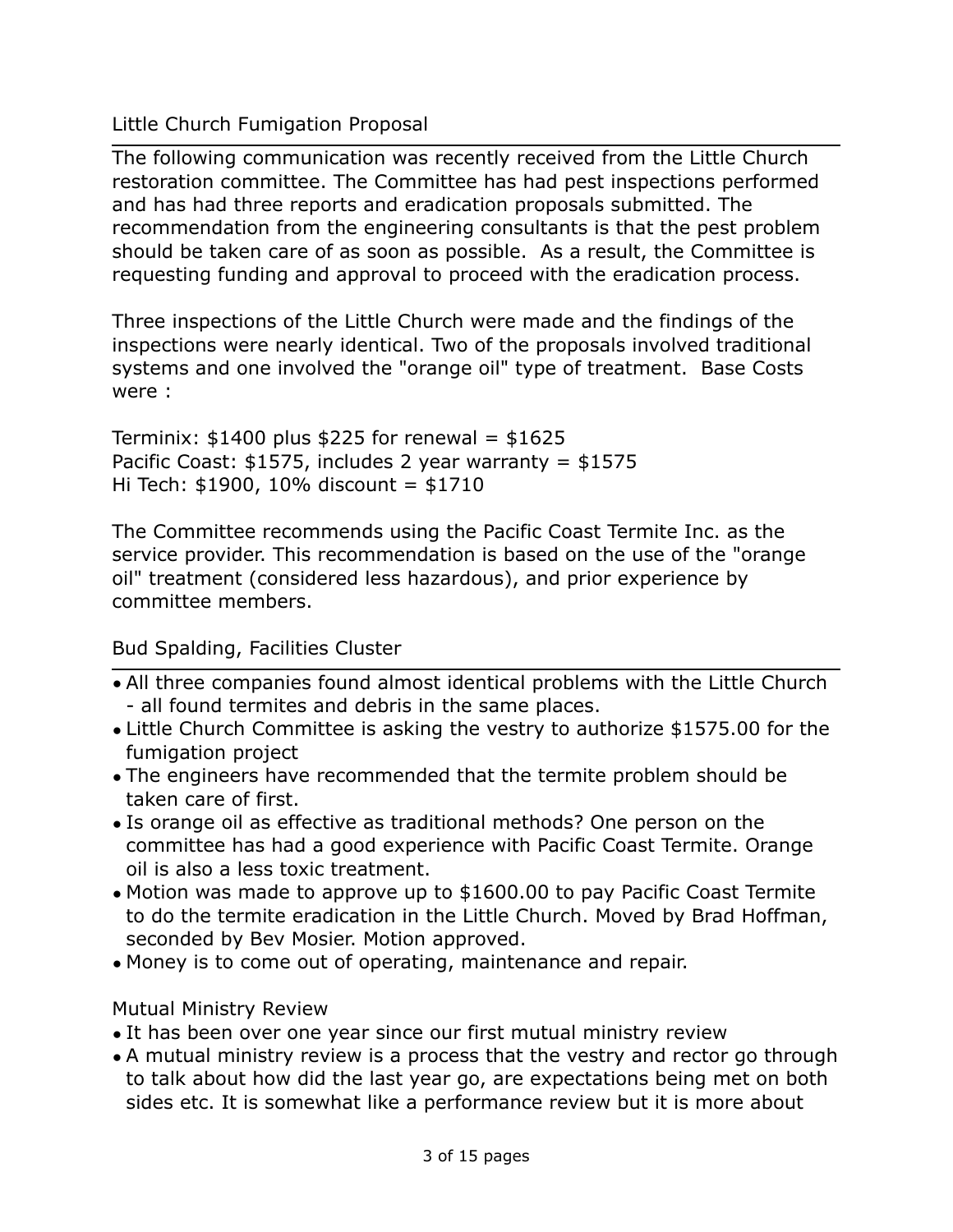how do we work together and how can we best realize what is best for the whole of St. James', are lines of communication good, etc.

- Lori contacted the Diocese, and was told that healthy churches have a review every year.
- Diocese covers the cost of the first mutual ministry review because they come do it, thereafter they ask that we hire a consultant, which we pay for.
- Cost of a mutual ministry review is \$50 to \$60 per contact hour. Estimated time is 3 to 4 contact hours, so total cost would be about \$200 to \$240.
- This requires a time commitment an extra vestry meeting.
- Do we want to want to schedule one in January, and then one in October/ November (so twice in 2013) to put us on a yearly schedule? Or, we could wait until October 2013.
- January seems like a bad month there is the regular vestry meeting, the annual meeting, and the vestry retreat.
- The mutual ministry review includes a review of what St. James' put in the parish profile when they were calling a rector and see whether those goals are being realized, whether the goals have changed, etc. It is supposed to be used as a guiding document for our work together.
- Part of next year's review will be to look at last year's review to see if we have made any progress.
- Suggestion is to calendar an annual mutual ministry review for September/ October of every year. Do we want to do something in the interim?
- The Diocese makes a recommendation regarding people they have trained to facilitate.
- Lori has been given three names. She has worked with one of the persons, and she will call to find out more information regarding cost and would she be willing to facilitate a discussion for an hour in the interim.
- It was suggested that a review of the previous mutual ministry review could be integrated into the vestry retreat.
- Cost of the review will be put into the 2013 budget.

## 2013 Budget Discussion

- Need to get the figures from all of the people who do ministry here so that we can build the 2013 budget. People need to be as specific as possible.
- All of the numbers need to be given to Lynn Locher by November 30.
- A good example of a formal request for budget was submitted by Jan Scrutton for the Abode Kids Program. One to two nights a month a group of people (with Jan leading) go to Abode to do a secular children's program with a story, a craft related to the story, and a snack. The request gives the background of why the money is being requested and what it is going to be used for.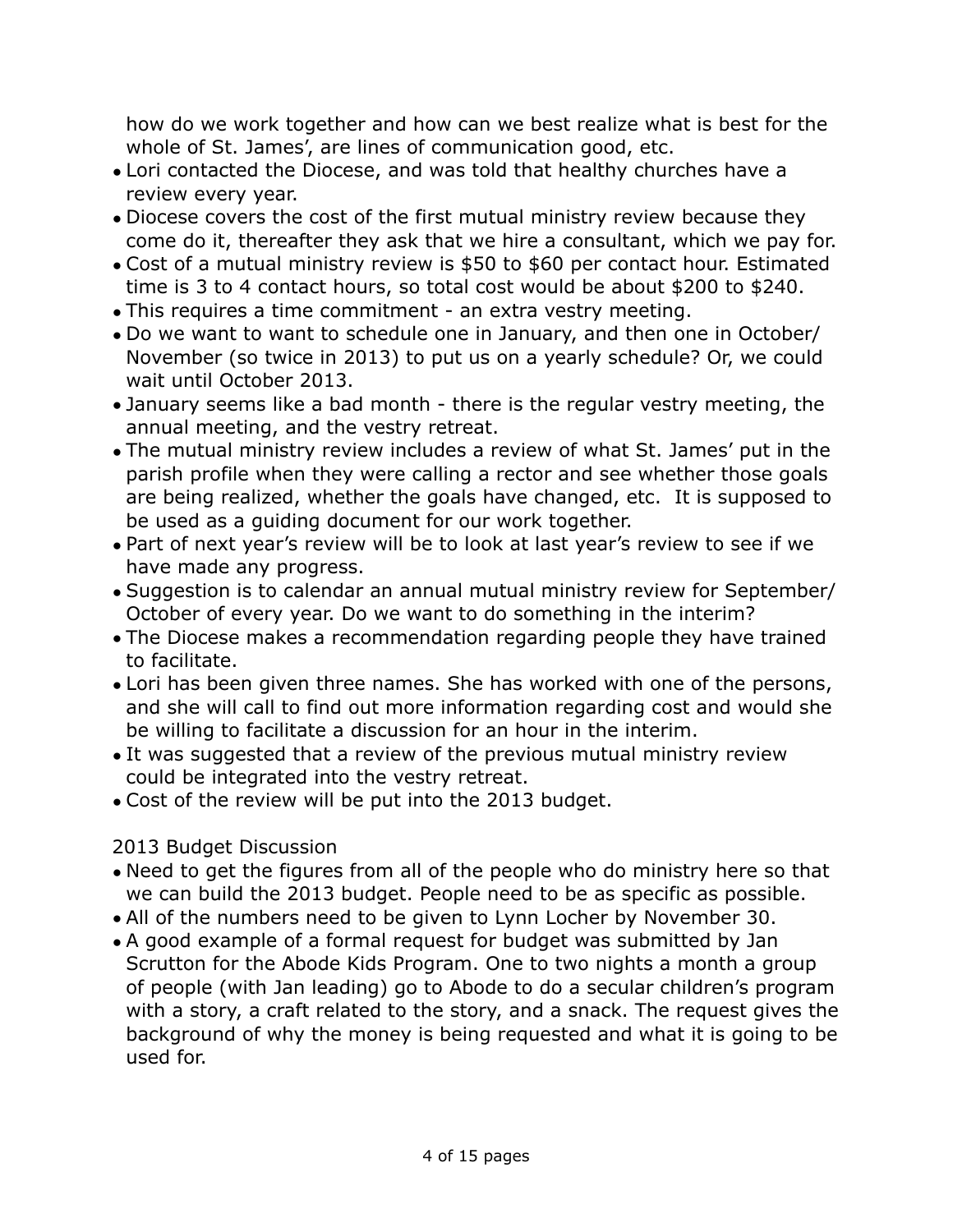2013 Vestry Nominations

- Who might be willing to serve?
- Brad Hoffman, Nancy Castaneda, Stephen Ferro and Laura Winter are retiring.
- Ideally we would like to have more than 4 people run, but practically we need at least 4 people who are willing to serve.
- We can be clear about we start on time and we end on time, we share responsibility, we have fun together, and we work hard to have a lot of integrity in the decisions that we make for the church. We try to do our best what is right for the whole community.
- Eligibility requirements: a communicant in good standing and a pledging member.

### CLUSTER REPORTS

Communication and Evangelism Cluster Report, November 2012

- 1. Web Statistics for October can be found below.
- 2. Have been researching new banner for St Francis and giving thought to advertising for Christmas Season.

Respectfully Submitted, Mike Scrutton, Jack Rux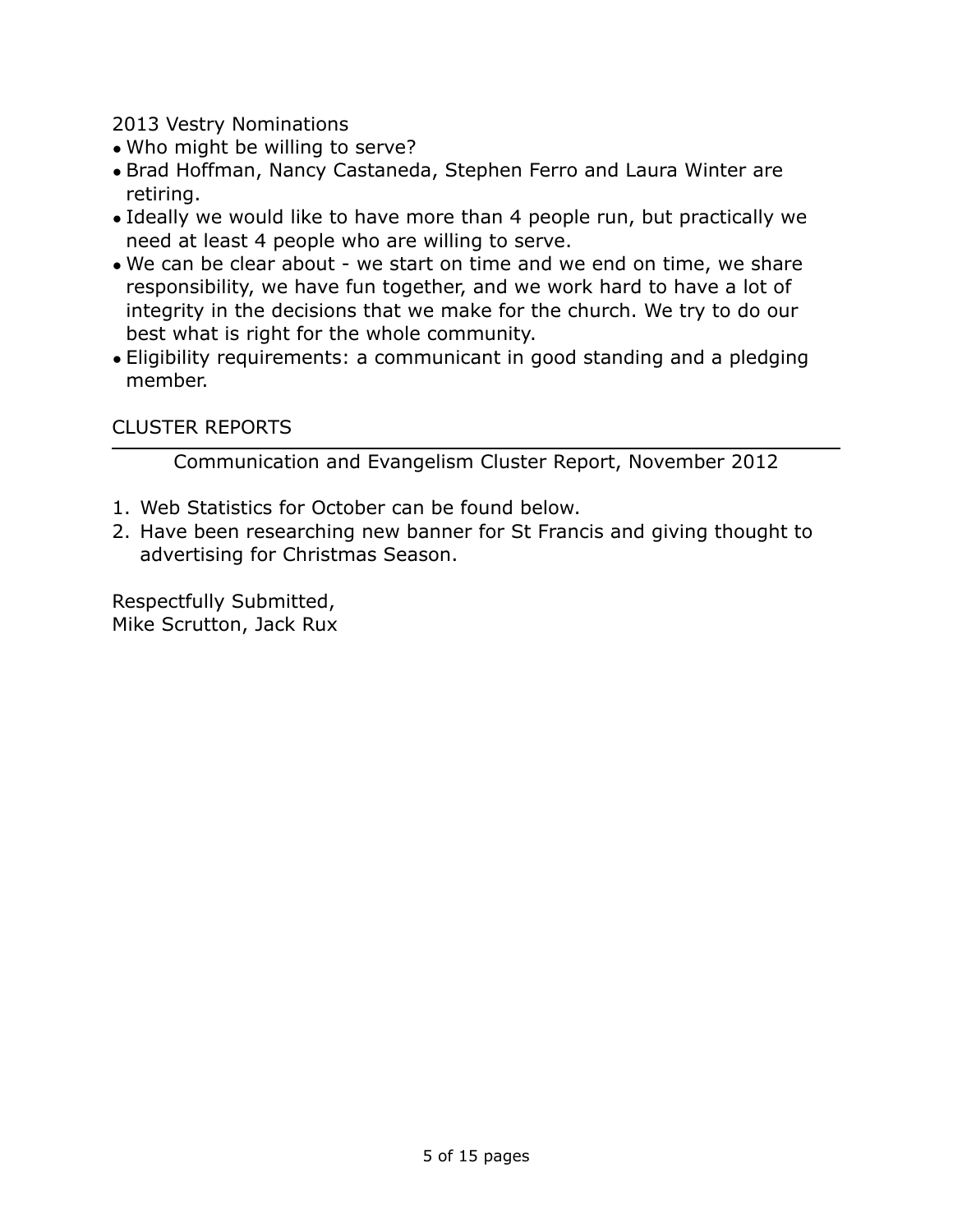#### **My Dashboard**



Oct 5, 2012 - Nov 4, 2012 -

#### \*\*\*\*\*\*\*\*\*

- Visits by traffic type
	- Paid where we are getting advertising. It's from Google ad words when we come up as paid advert on the right side and you click through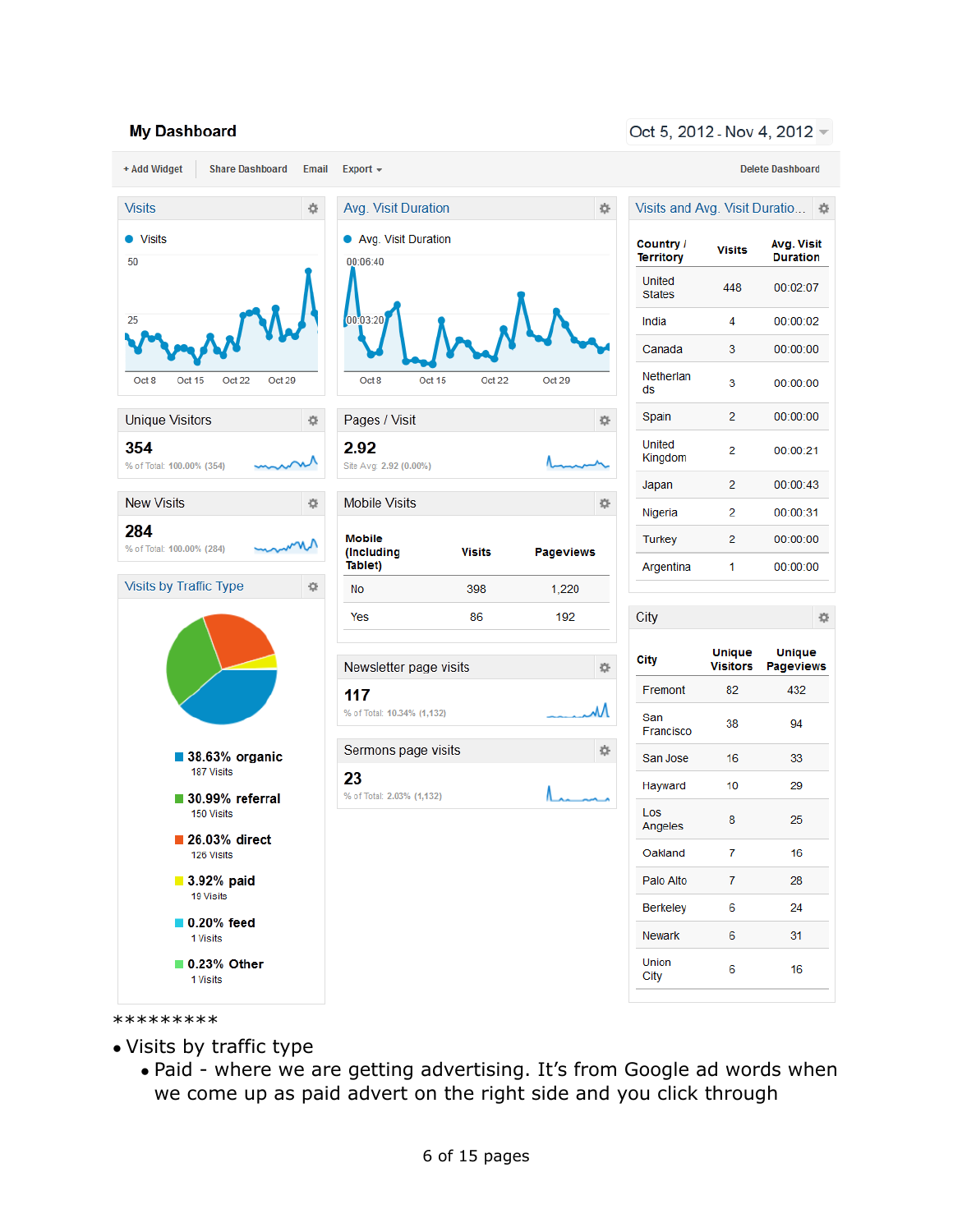- Direct someone has physically typed in the web address or a bookmark
- Referral come from another website
- Organic within the website
- Feed subset of the podcast or RSS

### **Faith Formation Cluster Report**

*November 2012*

## **Youth and Children**

Sunday School is going well with Lauren and Bob setting a high standard of planning and teaching. They are reaching out to new teachers and encouraging others to assist them in the classroom. Esther and Dana have both been in this month. Jan will be teaching with some youth group teens in Dec/Jan. The Family Calendar was mailed out to our VBS kids as well as being available from church.

10 kids wore costumes for Halloween on Oct 28.

Youth Group are ready for confirmation - 8 of them will complete the pilgrimage to the cathedral. For confirmation we have - Anthony, Bon, Joey, Tom, Hilary, Chanelle & Bryneth while Beth will be received into the Episcopal Church (having been confirmed previously) This will take place on Nov 10. On Nov 11 we will celebrate the work all the youth have done on the CnC course with an iConfirm service at 10.30am. We really want to encourage everyone to be there for this service where the kids will serve, play, sing, read and we can celebrate their work. The mentors who have support them (and us) will take a part in the service.

In December the youth group meeting will be partly a social event where we welcome the kids to bring friends and encourage those young people (6th grade and above) in our community who have not yet joined the group to come along. We will also be looking a Social Media!

## **Adult Faith Formation**

Adult Faith Formation team met on November 5<sup>th</sup>. The next meeting will be on December 3rd. Notes from the November meeting are below:

- 1. Prayer EJ And Bruce, and see #2 below
- 2. How will what we are doing here affect or involve people living in poverty? Taken from the Deacon's Resolve Diocesan Resolution How what we do affects those in poverty. Poverty as a subject needs to be thought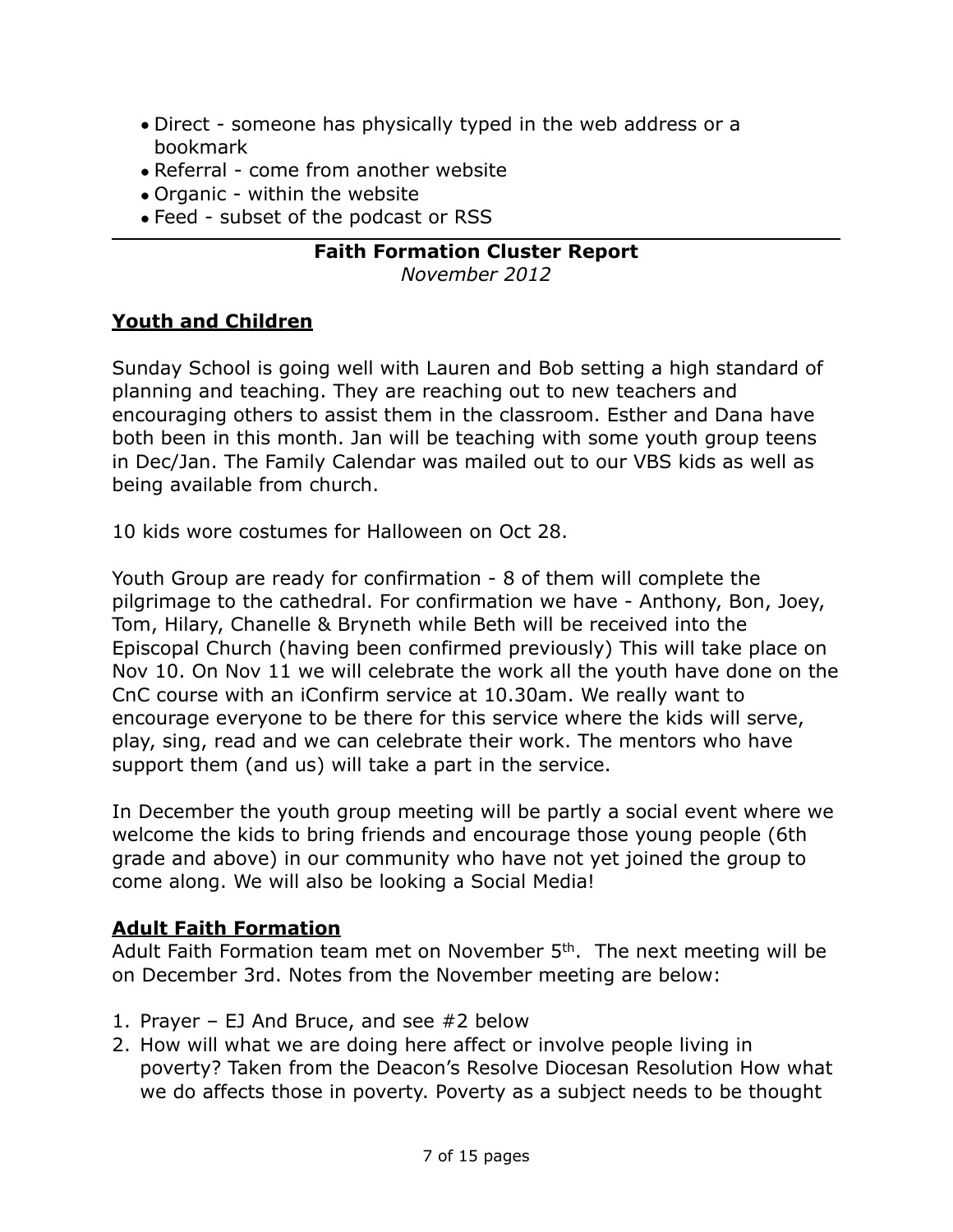of in every meeting. It is from the Deacons resolve. How will our work affect poverty be mindful of this at our meetings?

- 3. Attendance, EJ, Bruce, John, Eva, Jeanne. Alice will not join us till January. Absent Nancy (dentist) and Janet (vacation); recorder, Jeanne.
- 4. Diocesan Resolutions Review EJ announced that all resolutions passed
- 5. November Presentations (and December) Bruce showed Faith Formation classes in the Window with pictures.
	- a. Evelyn Underhill Barbara Dabney and Brian Cochran November 4. This was done well – Barbara gave the bio and Brian led a meditation we had a great discussion on Ms Underhill. Not well attended unfortunately.
	- b. Book of Common Prayer the Overview Bob Dobbin November 11
	- c. The Challenge of Jesus Part IV, The Resurrection of Jesus. Janet Fischer and Lori - November 18 – to continue Dec. 2, 9, 16. Last installment of the challenge of Jesus, Lori will join and help teach the class.
	- d. Advent Wreaths Linda and Dave Nelsen November 25Linda and Dave are ready
- 6. Las Posadas December 2 John Maloney. Per John the prep is starting. The first announcement has started at the church. The food is taken care of by Parish life group.
- 7. Ideas for Spring 2013
	- a. Bruce noted the Schedule so far: Open January  $6<sup>th</sup>$ , Jan 20 iffy, Feb 10, 24 open, March 3, 10, 16 open.
	- b. Ideas two each? Have a class on different poverty assistance programs that we have here at St James, have a representative come to share their experience. Bruce to ask Lori for the sacred space ministry deacon to come and present a class on this program and or his experiences, noting that he has been here before.
	- c. Confirm, not conform for adults, two sessions, Epiphany and Lent The Rev. Lori Walton. See schedule. The evening class for adults we may need to help Lori with this class.
	- d. Bible Basics Bob Dobbin see schedule. Three consecutive Sundays.
	- e. Pagan religions ?? Lori would like us to ensure that the class is
	- appropriate for a Christian audience. Educational not confrontational. Tabled at this time. Eva said she would research it and work with Lea to see if she is interested in this program and would like to present something.
	- f. Perambulations: Why Jesus died. Feeding the 5000. Read and discuss.

Maybe read in class and discuss the Feeding the 5000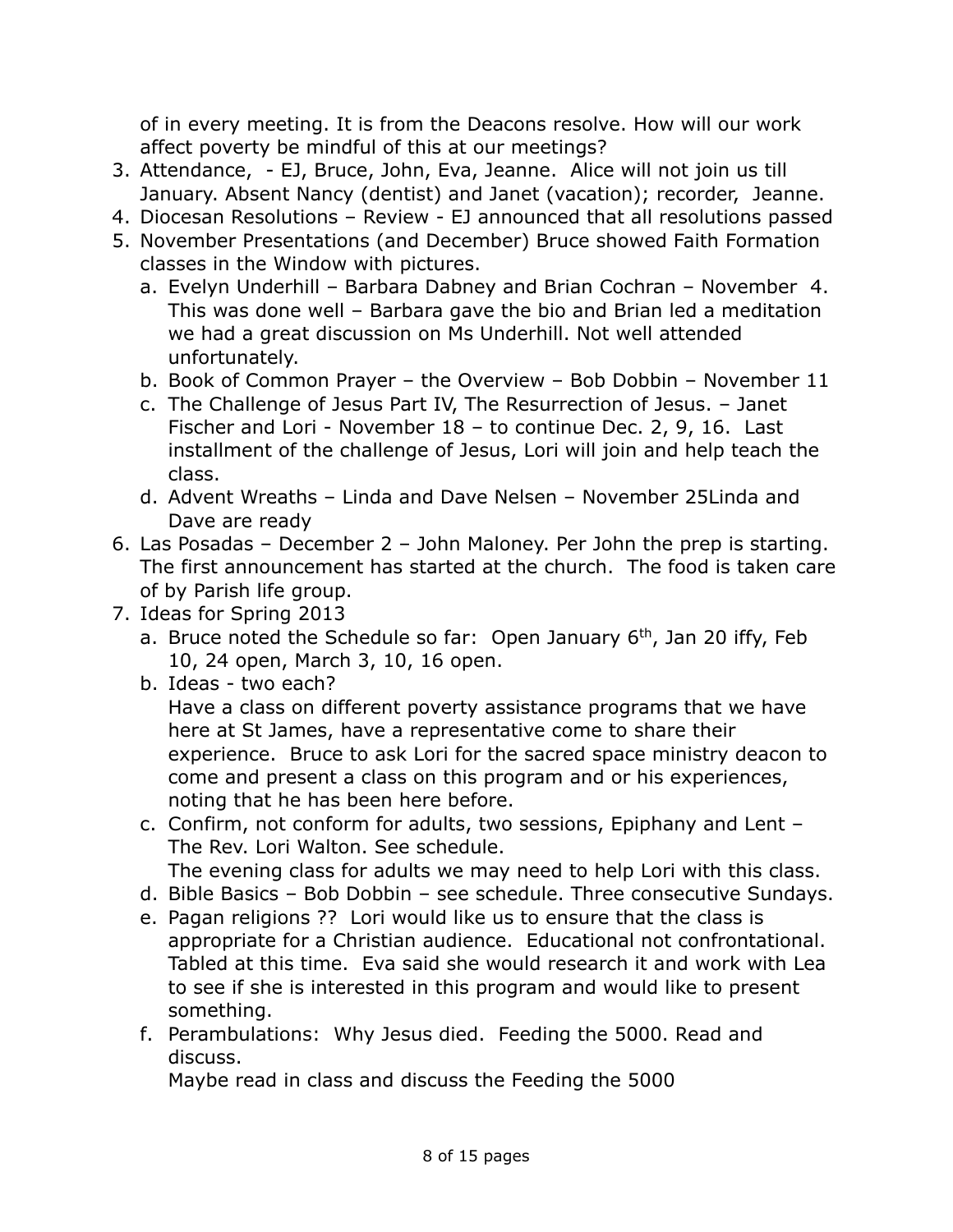Why Jesus Died would not be a whole class would need to pair it with an additional reading or readings.

- g. Class Brochure: need examples Eva-idea for a class a brochure as a project to help learn in a different way. Break out work in a class to create a piece of the brochure from each group and add pictures put the brochure together, learn by doing – would this form fit in the 45 min class time frame?
- h. Act out a Bible lesson: write a short play and act it out. Blind Bartimaeus? Mark 10:46, Building bigger Barns? Luke 12:16. **John** – has an idea – Humor in the bible – Reading from Matthew I – e.g., The Prostitute in the Family Tree as playlets, these plays could they be read in class, or people to come in and act out the play in front of the class, these approaches' would work

The Man Born Blind – short comedy play John 9: 1-38 An essay – A Note From the Good Thief

"We Are the Very Model of Today's Episcopalian" great song the choir could sing it

**Bruce** - A blue grass song Blind Bartimaeus easy to dramatize in a class and Luke – Building a Bigger Barn - turn into a playlet.

Bruce has brought in CD's and DVD's for us to review.Jeanne to listen to Mysticism Empowerment & Resistance. Would this be appropriate for a class?

EJ to watch the Heart of Christianity - Would this be appropriate for a class?

Bruce to watch – The Human Spirit & The Times We Live In - Would this be appropriate for a class?

Ask the youth group if they would like to act out a bible lesson for the class. Bruce to talk to Jan and Mike Scrutton about this.

**EJ** – Talked with Ken Trent – The Saints who have done great things and been recognized and great things and not been recognized, he is still gathering more material and maybe in the Spring, 2013 or Fall, 2013 maybe he could do another class.

Acting out a Bible lesson any bible session can be acted out and discussed.

What if you were Jesus - write a letter. If you were an apostles write a letter

Tearing down the temple - can be a story that is dramatized.

i. Other Ideas

Reading music – Jennifer will teach 2 classes on how to read music. The book Revelations by Elaine Pagels, Janet decided it is a 1 session class.

EJ said that The Great Courses are too long as they are lectures, can it be broken up or a portion used in class?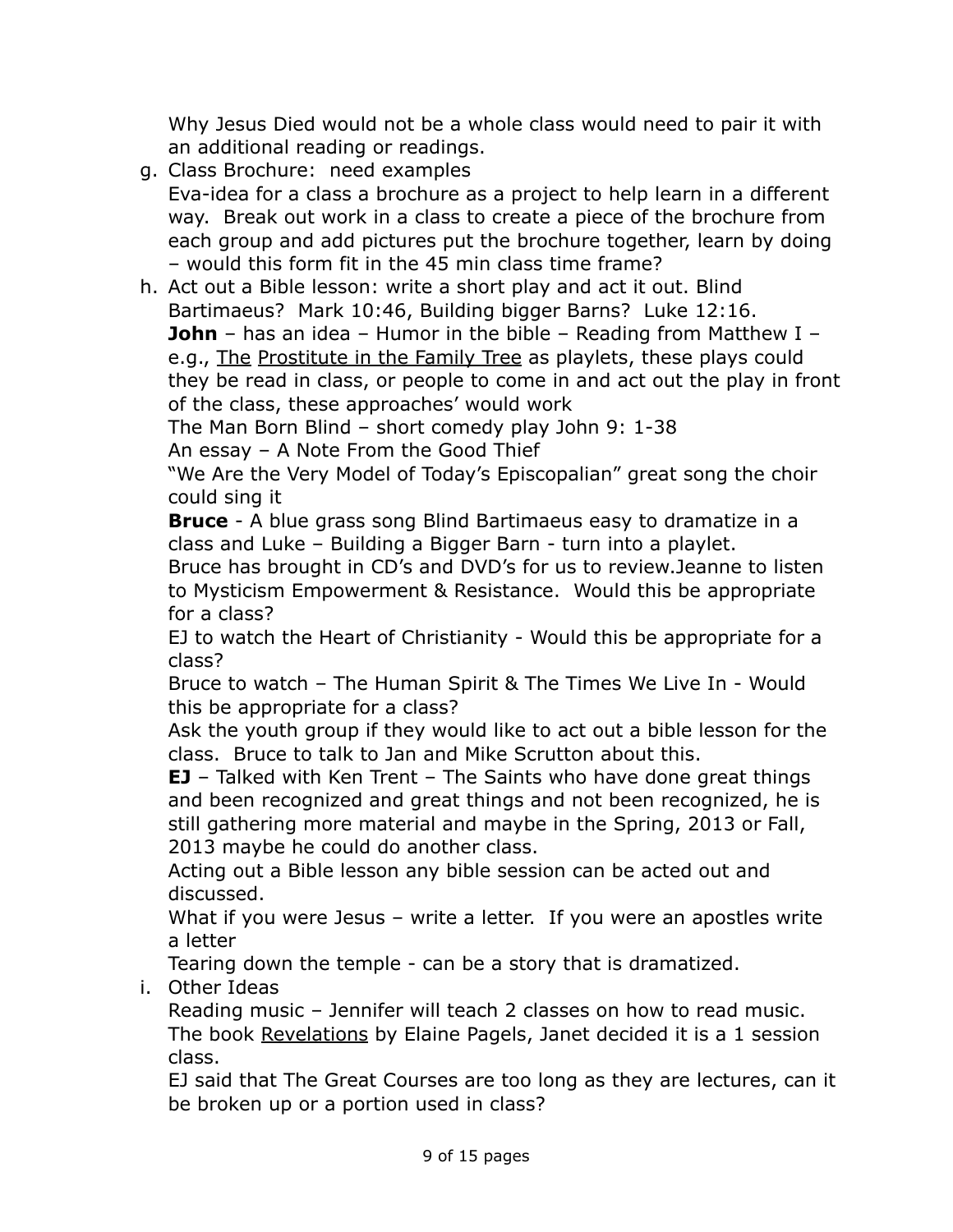#### 8. Other business

Racism, Change and History – Bruce has been working on the short intro – then Jim Cunningham will present his writing to the class. Bruce to bring in Joan's cousins Don's notes of his travels from the late 50's. Bruce to complete the class schedule for January, maybe.

- 9. Next Meeting Monday December 3 at 5:30 PM.
- 10.Prayer EJ

Facilities Cluster Report - November 8th, 2012

Had new gas line installed to the Education Building. Process was completed in 2 days with all permits approved. Total cost as approved by Vestry \$4210.00.

The decision was made to postpone the carpet installation into the Big Church until the  $1<sup>st</sup>$  week of December. Laura Winter has agreed to facilitate the removal of all items from the stage area and office, as well as moving the chairs to  $1/3$  of the space after Los Posadas on December  $2<sup>nd</sup>$ . I will lead a crew to reset the big church on December  $8<sup>th</sup>$ . An announcement was put in the 'Window' and weekly announcements will be made for the next several weeks.

At our last work party we discovered that the timbers around our playground are rotting out. A temporary fix was put in place but we will be doing research as to the best product to replace the wood frame and suggest it as part of the building budget next year.

Thank you Facilities cluster Bud Spalding and Brad Hoffman

Cluster Report Parish Life - Oct. 2012 Submitted by: Donald Razzolini and Bob Bynum

### **Goals for 2012**

#### A.**On-going**

- **a. Continue support in the following areas…**
	- **Kitchen**
	- **Congregational Outreach**
	- **Congregational Activities…**
		- **1. Receptions & Memorials**
		- **2. Special Events lead by outside sources**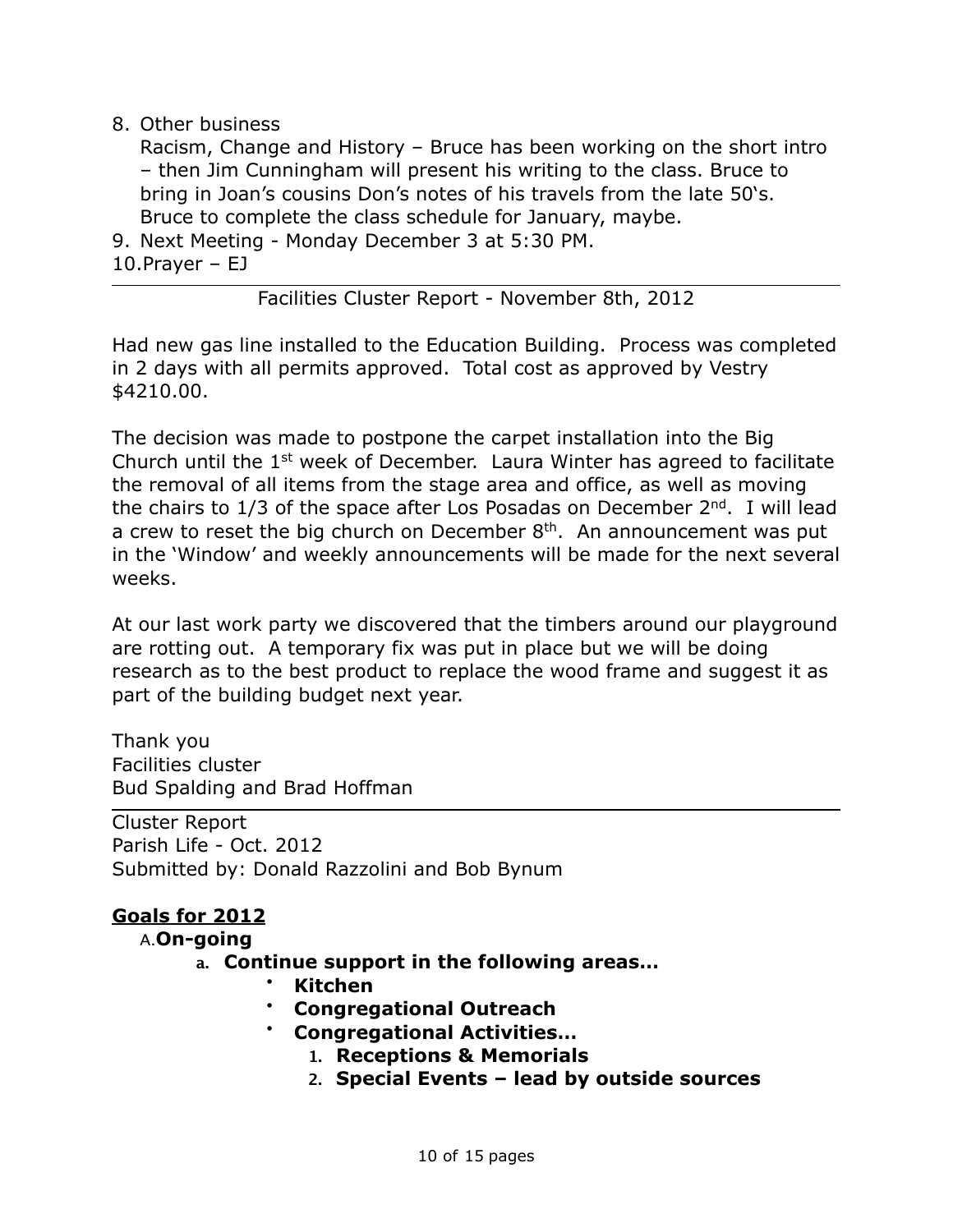### **Current Projects & Activities**

- New activities/events to add to the PL repertoire
- Los Posadas

## **Projects & Activities - Update**

- New activities/events for the PL repertoire
	- The Parish Life Team continues to review new activities… Some ideas in review include scuba diving, hiking/ exploration trips, Dinner and a Movie Nights
- As reported previously, the Parish Life team is taking over the coordinating duties of the Los Posadas meal this year and in the future. In meeting with John Maloney the PL team was given a book of guidelines and an overview of the Los Posadas mindset
	- **o** Date & Time: Dec. 02, 2012 5pm
	- **o** In reviewing the book, it was apparent that this is an event with as many layers as there are participants and many hands will be needed for success. Penny Trant has agreed to oversee the decorations and overall set-up of the Parish Hall which, as in the past, will be the main eating area with overflow gathering in the EB1 meeting room
	- **o** In her capacity as food/décor coordinator Penny will be meeting with Parish Life team-member Donald Razzolini Friday Nov. 9 to review budget constraints and overall concept concern and/or needs of the event. This meeting will also allow the PL team to gain a better understanding of the event in its current form and to review possible revamping of some current procedures that may or may not be needed in the future
	- **o** St. James' Music Director Jennifer Carini has been contacted as a possible resource for homemade traditional tamales at a lower cost than in the past (an approximate savings of \$.80 cents per tamale).
	- **o** In the weeks to come, other contacts will be made using the list of volunteers given by John Maloney for other areas of need for the event as well as sign-up sheets etc. made available

## **Upcoming Events**

- Window Deadline November 15
- **Stewardship "The Musical" November 17**
- 2013 Budget Planning

\*\*\*\*\*\*\*\*\*

• Penny Trant is ill so Donald will not be able to meet with her on November 9th.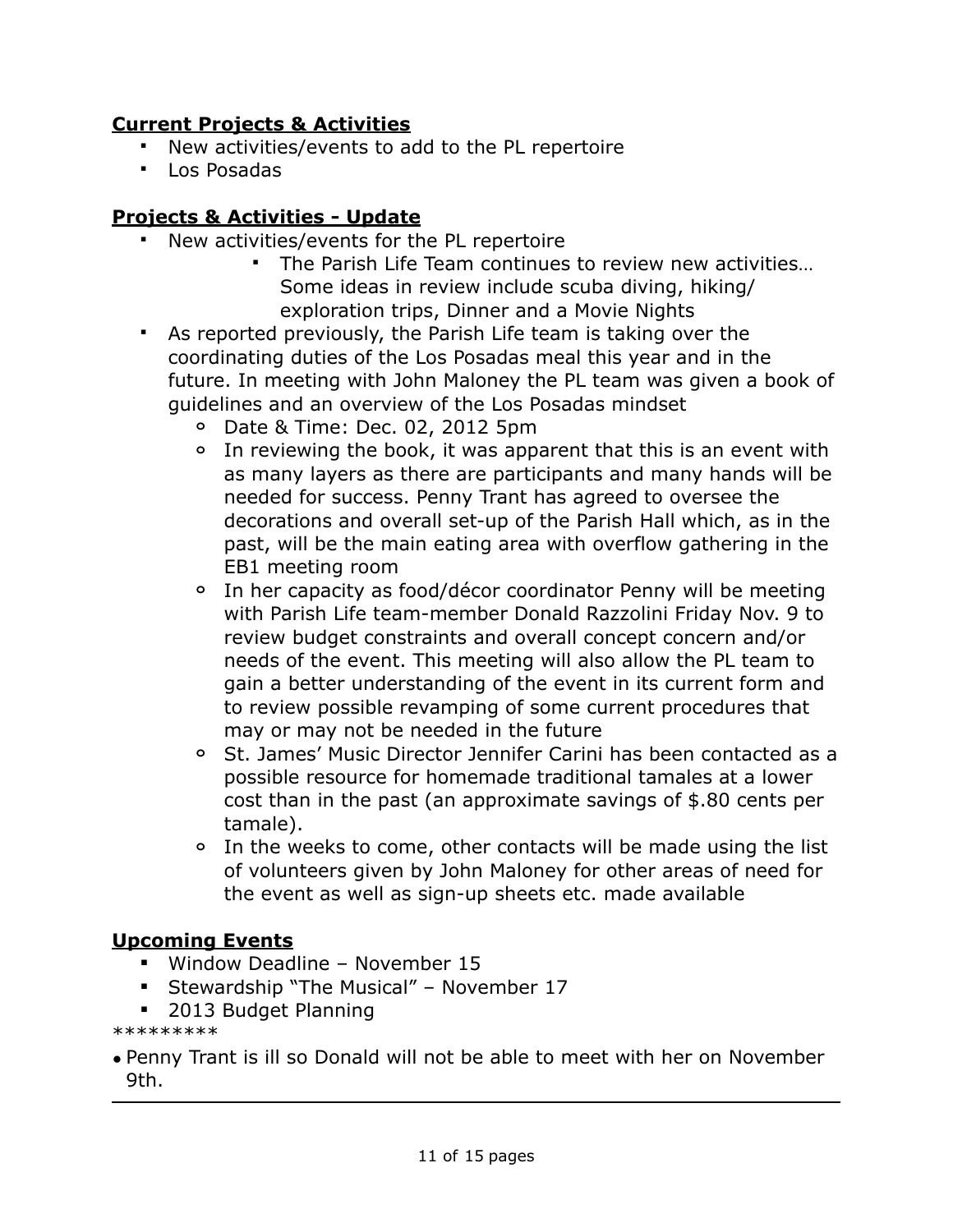CC & SM vestry report for Nov, 2012

Sacred Space---November and December dates are fully signed up, and January Through July, 2013 have been set and posted for sign up.

Caring Team---While not yet in operation, The questionnaire has been distributed via mail, and the link for accessing it on survey monkey will be out in the newsletter this week.

Respectfully Submitted Gary Gearheart and Bev Mosier \*\*\*\*\*\*\*\*\*

- Thank you to Gary for being so intentional about Sacred Space. New dates for Sacred Space are on the board. We are scheduled through July.
- The Ramsamy and the Francis families are providing hot meals to the Sacred Space congregation for the next two months

#### **Lead Team Report November 8, 2012**

#### **Stewardship Update**

 "Stewardship – The Musical!" takes place Sunday, Nov. 18 at 5pm. In addition, our Stewardship sermon happens earlier that day at each of the services. Ingathering of the pledge cards is the next Sunday, Nov 25. It would be very helpful to have 100% Vestry participation at the ingathering.

#### **Deanery Update**

Scott Whitaker is the Vice-President of the Southern Alameda Deanery during 2013, and Jim McConnell is now a member of the Executive Council. Combined with Lori's election to the Standing Committee, St James' has a strong presence in the wider Diocese.

The entire parish did a wonderful job at the two memorial services this month. Everything went smoothly and many visitors commented on the hospitality and the welcome they felt. A big thank you to everyone.

Respectfully submitted,

Janet Fischer Laura Winter Lori Walton \*\*\*\*\*\*\*\*\*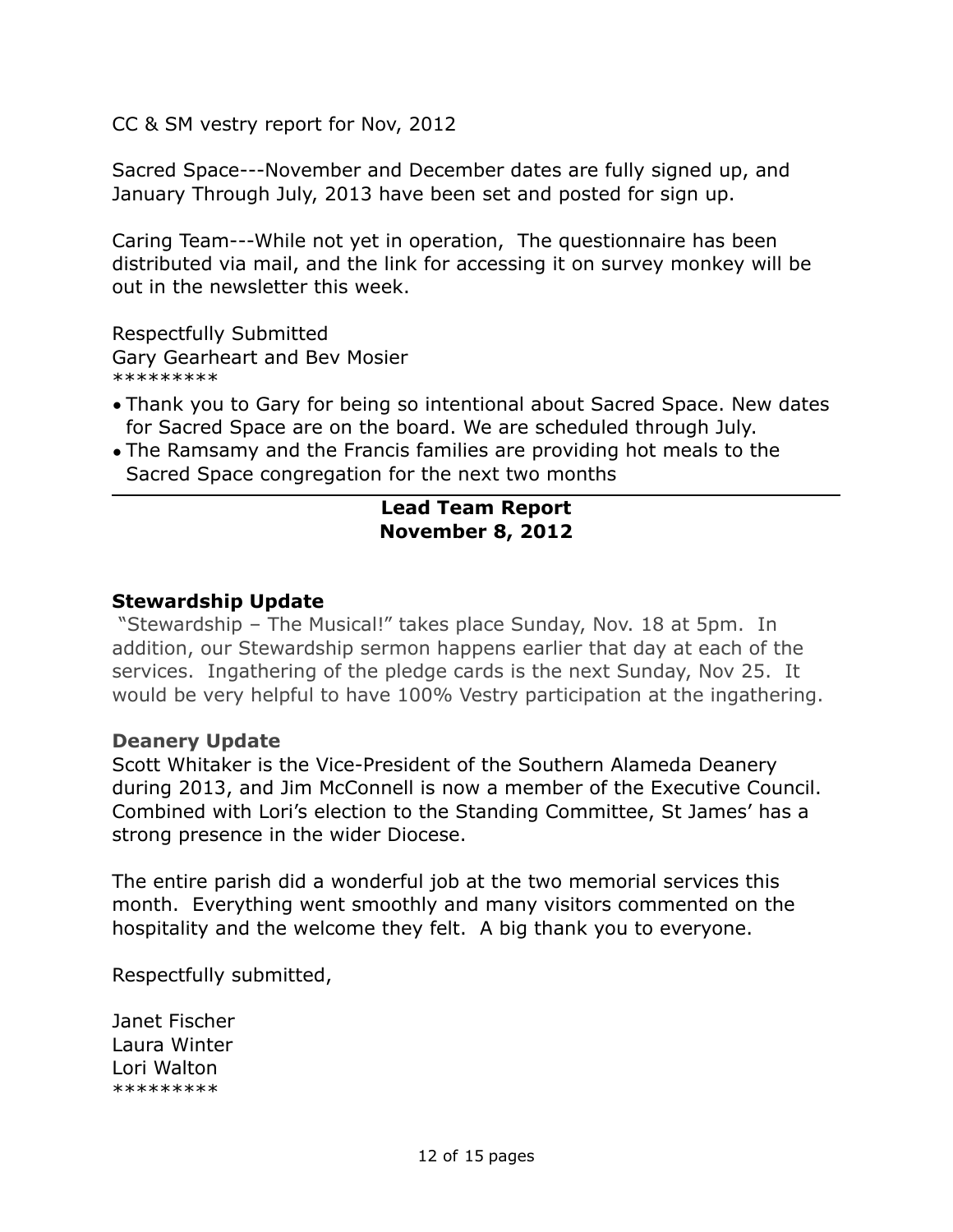• Thank you to everyone for all their work on the memorial services.

Rector's Report Vestry Meeting, November 8, 2012

### **Worship**

Met with the Worship Committee to plan Advent, Christmas and Epiphany. Met with Jennifer to choose hymns/music. Schedule is as follows:

Advent 1 (December 2): Lesson & Carols service with Communion. Advent 2-4: Regular Services Greening of the Church: Following Advent 4 10:30 Service on 12/23 Christmas Eve Family Service: 4:00pm Midnight Mass/Carols: 10:30pm

Said goodbye to Valle and Al Brokes on October 28.

Officiated the Williams-Amaroux Wedding on October 20.

Officiated Mary Gifford's Memorial Service on October 27.

Officiated Tim Koonze's Memorial Service on November 3.

Celebrated two baptism – Anthony Prickett (youth) and Kaitlin Bodenrader-Evans (child) on November 4. Spent time with both families and Godparent sets preparing for the day.

Planned, along with Mike and Jan Scrutton, the iConfirm Youth Service for November 11.

Worked with three parishioners to create our Stewardship Sermon to be given on November 18.

### **Children & Youth**

Made plans with Mike and Jan Scrutton to pilgrimage to the Cathedral for Confirmations on November 11. Spent time with the Youth talking about confirmation and planning for the day and the following day, the iConfirm service.

Began doing some investigative work on what the salary and benefit costs would be to hire a Children, Youth and Family Ministry Coordinator. Will present a proposal for 2013 budget purposes.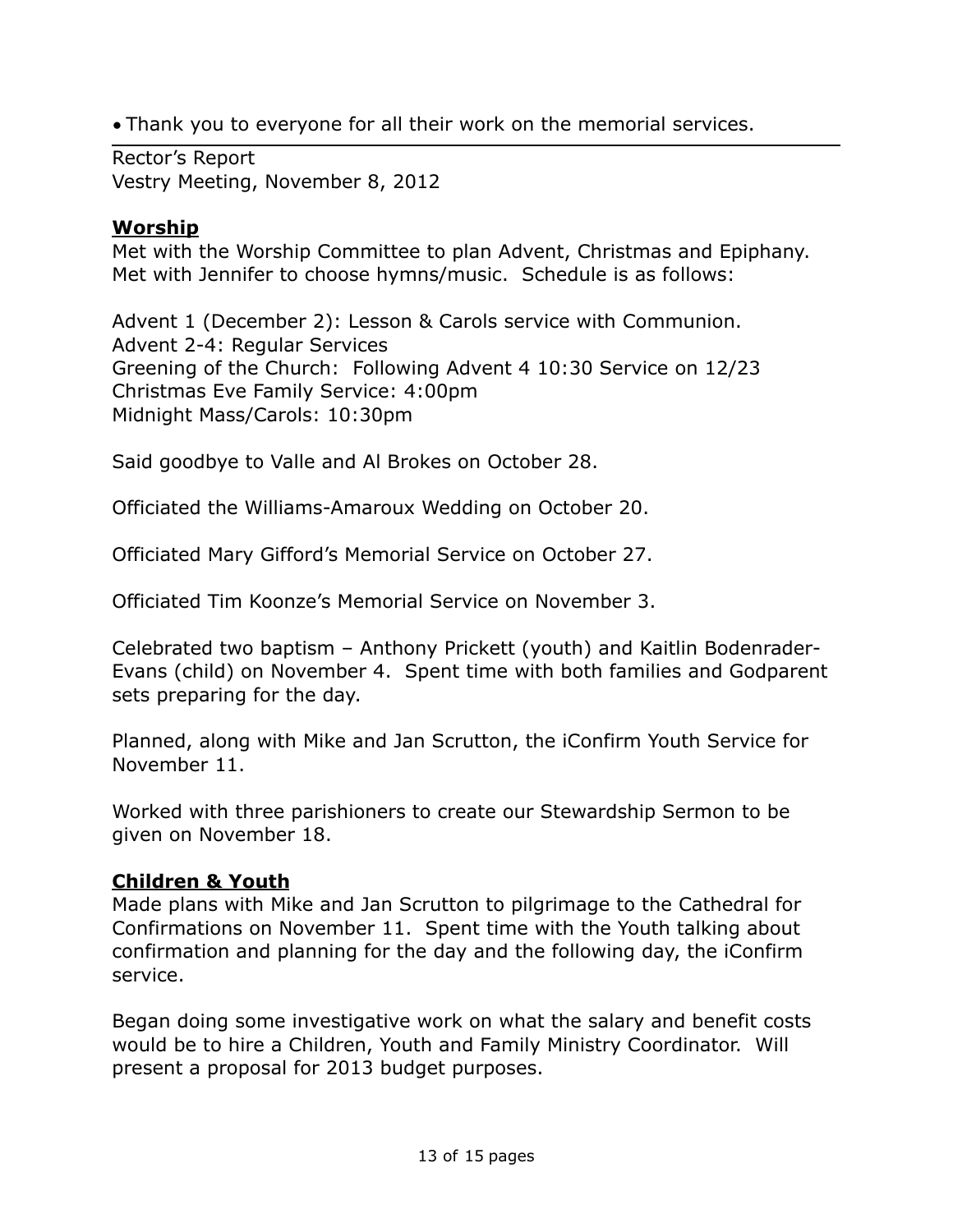I continue to meet weekly with Jan Scrutton in her role as the Children, Teen, Family Ministry Coordinator. Our meetings revolve around planning program and establishing a foundation for a future paid position.

### **Pastoral Care**

Spent time with several parishioners in pastoral need. Met with a woman inquiring about the Episcopal Church.

Visited Linda Nelsen in the hospital following her appendectomy

### **Finance/Administration**

Gave Jennifer Carini her annual review.

Worked with Gail Blalock to get the pledge letter mailed by writing the stewardship letter and providing a hard-copy of the congregational care survey.

Began gathering budget numbers for the 2013 budget preparation.

### **Other**

Hosted the Southern Alameda Deanery Meeting on 10/28.

Attended the Annual Diocesan Convention on 10/20.

Attended the Diocesan Standing Committee meeting. This meeting will occur monthly on a Tuesday afternoon. I have also been asked to be the Standing Committee liaison to the Commission on Ministry. The COM meets monthly as well, time and day TBD.

Continuing with Spiritual Direction and ASL instruction.

Met with the Spiritual Care Director at Washington Hospital, Rabbi D'vorah Rose, in order to establish a relationship for mutual ministry support. Attended the Tri-City Interfaith Council Monthly Meeting.

Agreed to rent the Little Church to a second congregation from the Philippine Independent Church. This congregation is led by Efren Picart, Ariel Picart's brother. They will be using the Little Church on Saturdays from 5-7 (or so), and their monthly donation is the same as the Church of the Holy Infant. This arrangement began on November 2; their lease is for one year. \*\*\*\*\*\*\*\*\*\*

- The original congregation of the Philippine Independent Church pays \$200 a month. We have offered the same to the second congregation.
- Lori has been elected to the Diocesan Standing Committee.